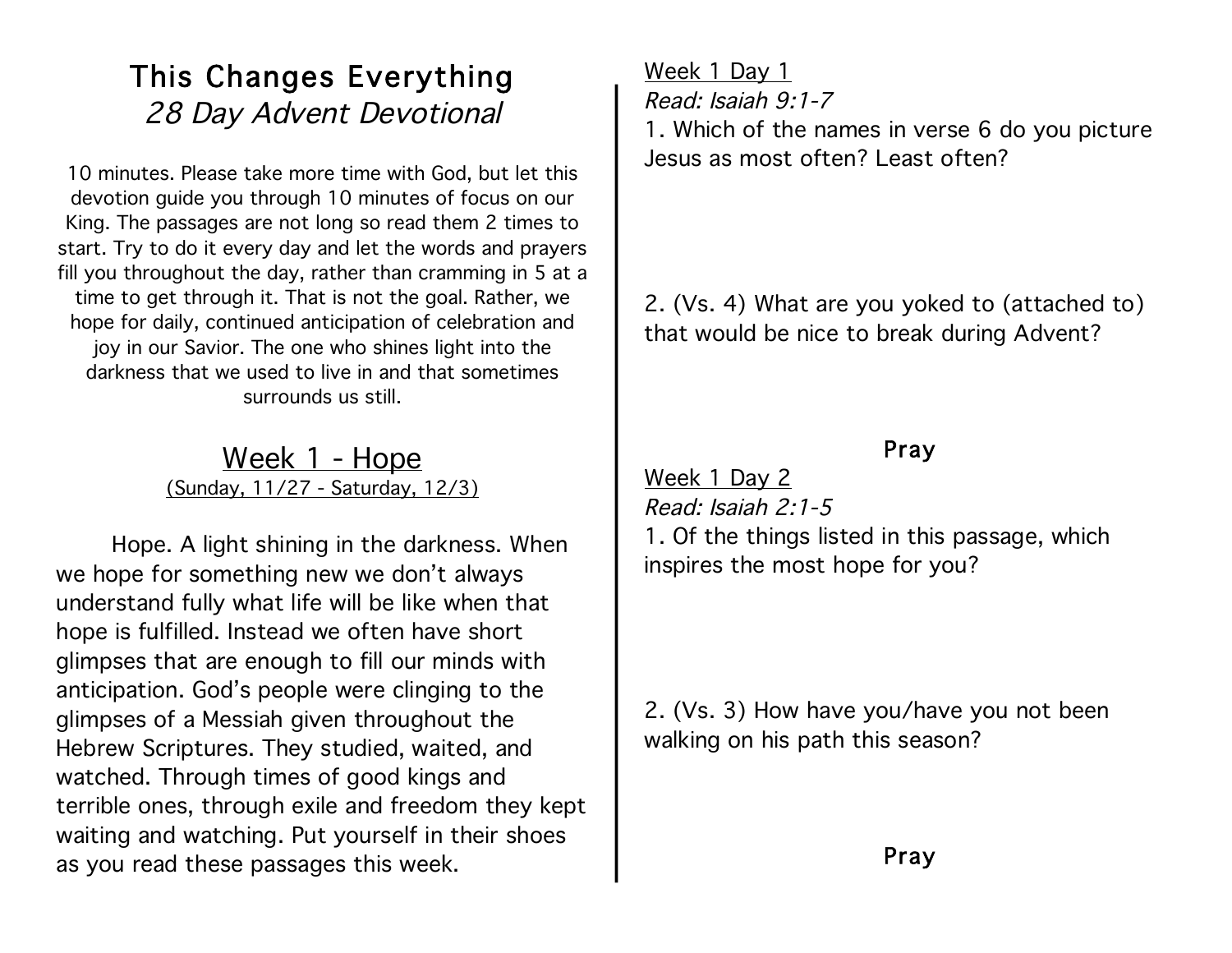Week 1 Day 3 Read: Isaiah 42:1-9 1. In this passage, what does it say God's chosen one will do?

2. (Vs. 5) Re-read how beautifully God is described in vs. 5 and how he reaches out to us in vs. 6-7. (Not a question, just enjoy)

#### Pray

Week 1 Day 4 Read: Isaiah 11:1-9 1.This is the second day in a row talking about God's Spirit. What is listed that the Spirit will do?

2. Where do you see hope most clearly in this passage?

Week 1 Day 5

Read: Micah 5:1-5

1.Why do you think God chose Bethlehem as the place for the Savior to be born instead of a larger city like Jerusalem?

2. What is said of the coming ruler in this passage?

## Pray

Week 1 Day 6 Read: Psalm 80:1-7, 17-19

1. 3 times the author uses the phrase "Restore us". Pray for continued restoration of the Church worldwide.

2. (Vs. 1) Try to think of 3 ways in which God is a shepherd to us.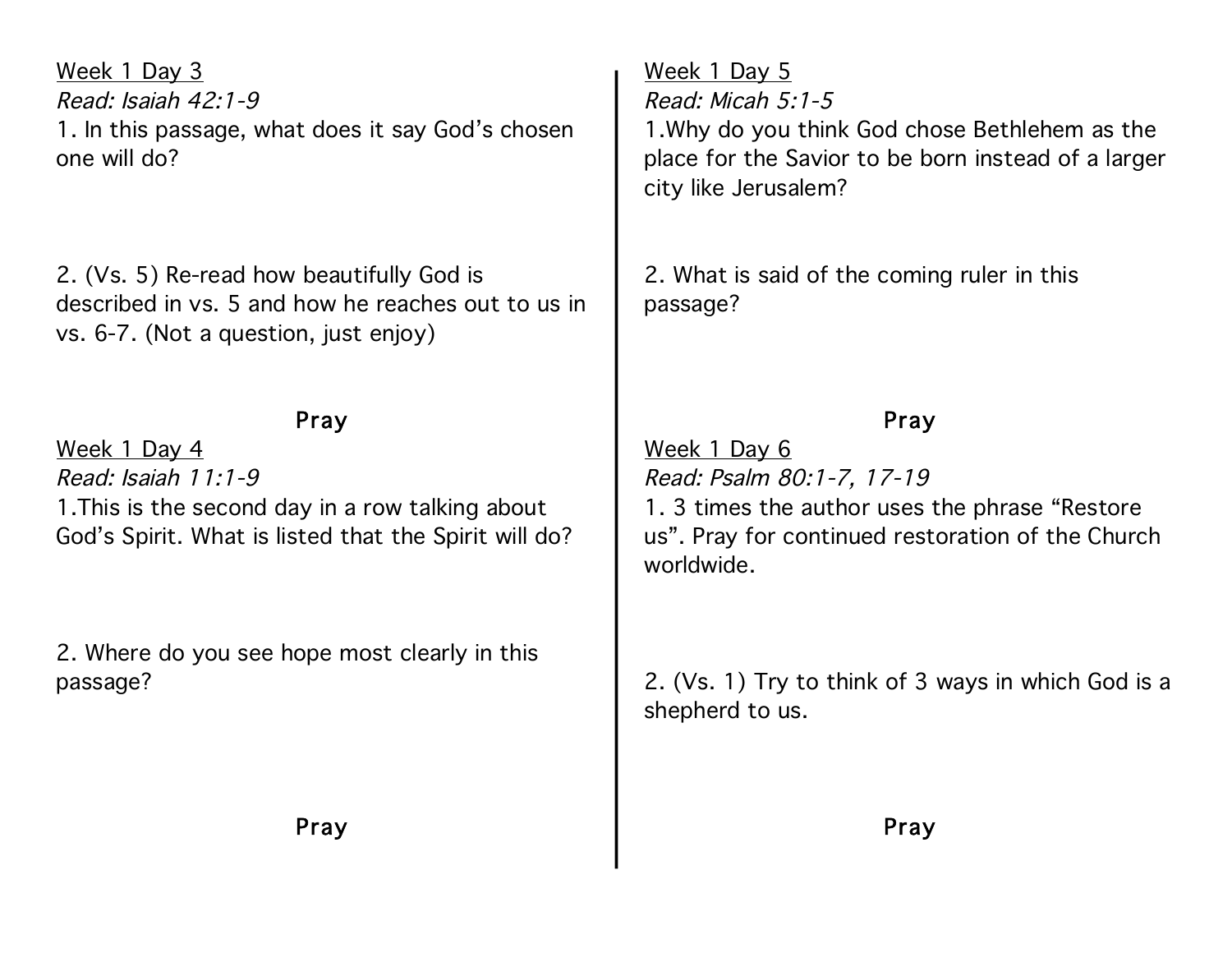Week 1 Day 7 Read: Jeremiah 33:14-16 1. Check out the genealogy in Matthew 1 to trace the lineage from David to Jesus.

2. 3 times "right" or "righteousness" is mentioned. With Jesus as your righteousness (vs. 16) what are some things you could do this next week to demonstrate that righteousness?

### Pray

### Weekly Wrap-up

Write a prayer for God to intervene and bring hope out of a situation in your life or the life of someone you know:

## Week 2 - Peace

(Sunday, 12/4 - Saturday, 12/10)

Peace. Isaiah 9:6 gives many names to our Savior, one of them being Prince of Peace. God's plan from the beginning was peace. Shalom. By the time Jesus was born Israel had been in and out of exile and were under Roman rule. They longed for a Savior that would bring them peace. In our world you cannot have complete peace if your neighbor does not have peace. The Prince of Peace did come to bring peace to Israel, but not only Israel - to the whole world. That Jews and Gentiles would all take part in His body. This week be thankful for the peace God has given you while making yourself more aware of those lacking peace in your family, neighborhood, and world. Week 2 Day 1

Read: Psalm 72:1-7, 18-19

1. How was Jesus different than the king they were expecting?

2. Why is it important that the king (highest in the land) defend the cause of the needy (lowest in the land)?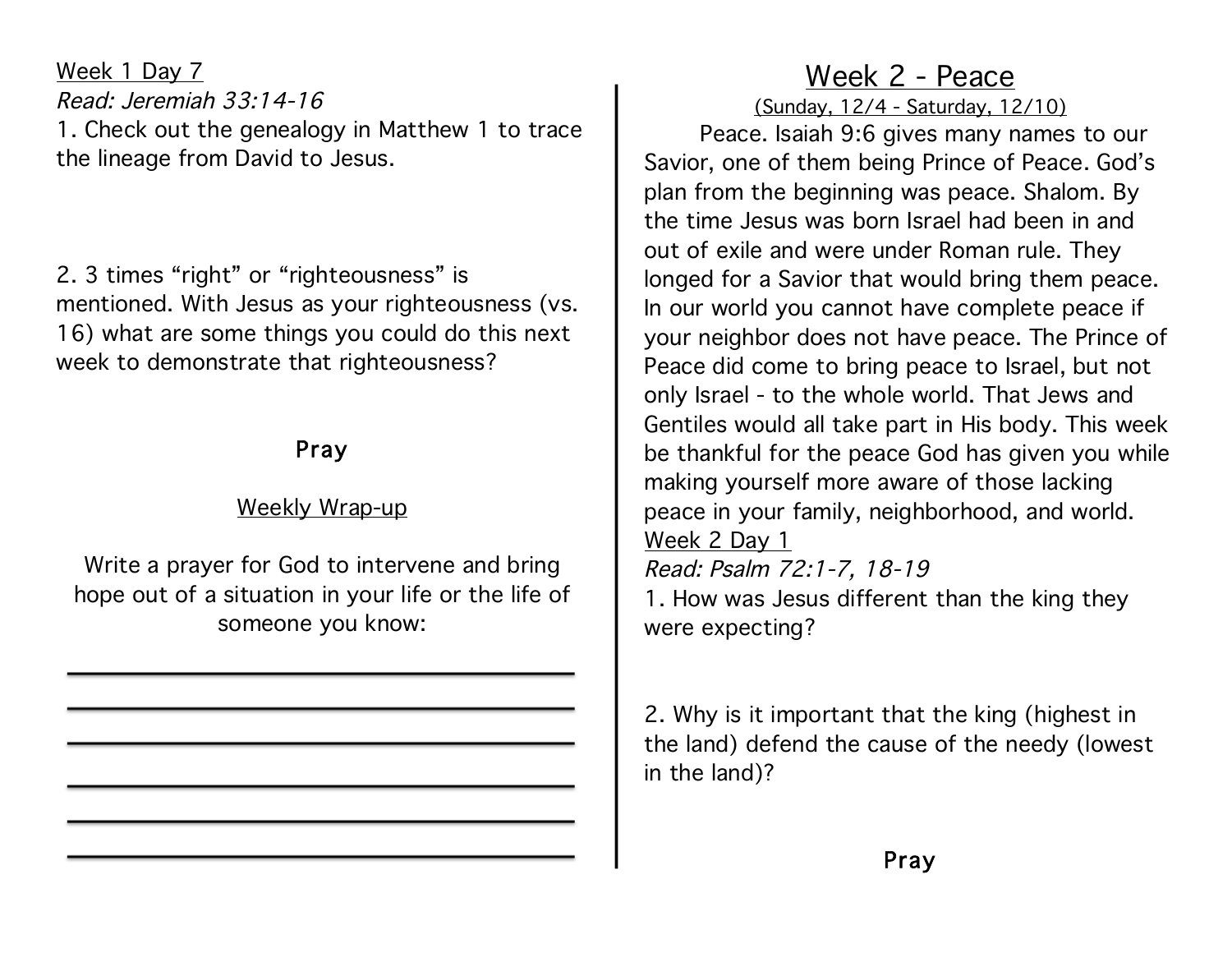Week 2 Day 2 Read: Romans 15:4-13 1. What good gifts from God are listed in this passage? (Some at beginning, some at the end)

2. Is there a people group you would have a tough time rejoicing with? (vs. 10) Pray that God would give you the attitude of Christ (vs. 5-6)

#### Pray

Week 2 Day 3 Read: Isaiah 40:1-11 1. Do you see God as a giver of comfort? Why or why not?

2. What strikes you as similar or different between the way God is described in verses 10 and 11.

Week 2 Day 4 Read: Psalm 46 1. Is there anything that has given you fear in the last year? What does that fear cause you to do?

2. What words are used to describe God in this Psalm?

## Pray

Week 2 Day 5 Read: Mark 1:1-8 1. What is interesting about the fact that John the Baptist is chosen to be the one who prepares the way for Jesus?

2. What was it about John that compelled so many to go out, see him, and be baptized?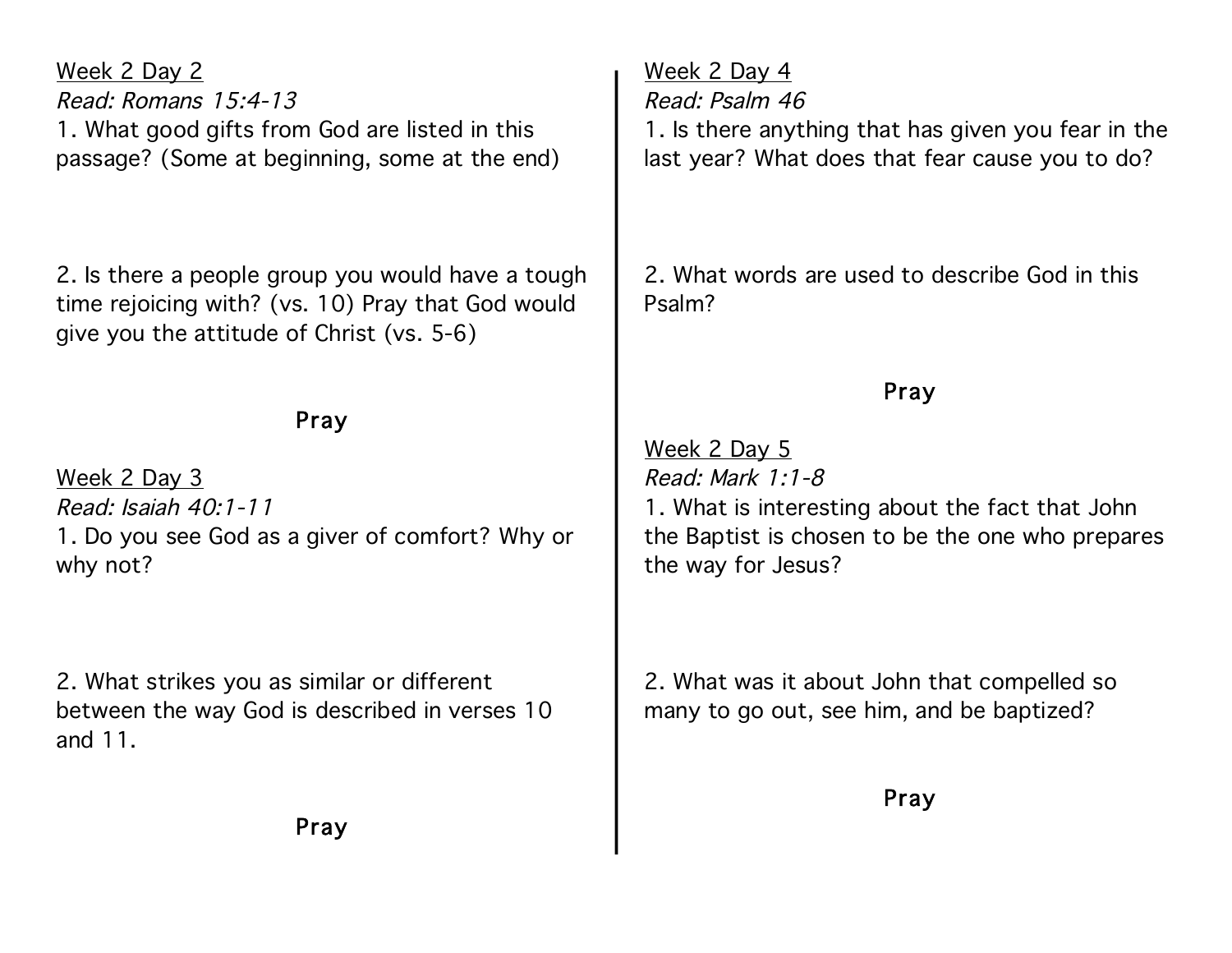Week 2 Day 6 Read: Psalm 85:1-2, 8-13 1. When/how could you spend more time listening to God?

2. Thank God for his forgiveness and salvation.

#### Pray

Week 2 Day 7 Read: Luke 1:68-79 1. Who do you know living in darkness? How could you help them to see light?

2. (Vs. 73) Look back at Genesis 12:1-3 to read the covenant God made with Abraham.

Pray

#### Weekly Wrap-up

In Luke 1:79 Zechariah uses the phrase, "guide our feet into the path of peace." Jesus is our Prince of Peace and he promises peace but we don't always feel it right now. We don't see it when we look at the world or even our own neighborhoods. Yet the Prince of Peace has given us his Spirit and we can join him as peacemakers. There is rarely a clear-cut way toward peace, but there is a path and with Jesus' help we can walk it one step at a time.

Write down 3 (or more) ways you could be a peacemaker during advent. Think of people or places that could use some peace. Pray for the Spirit to guide you in these steps.

1.

2.

3.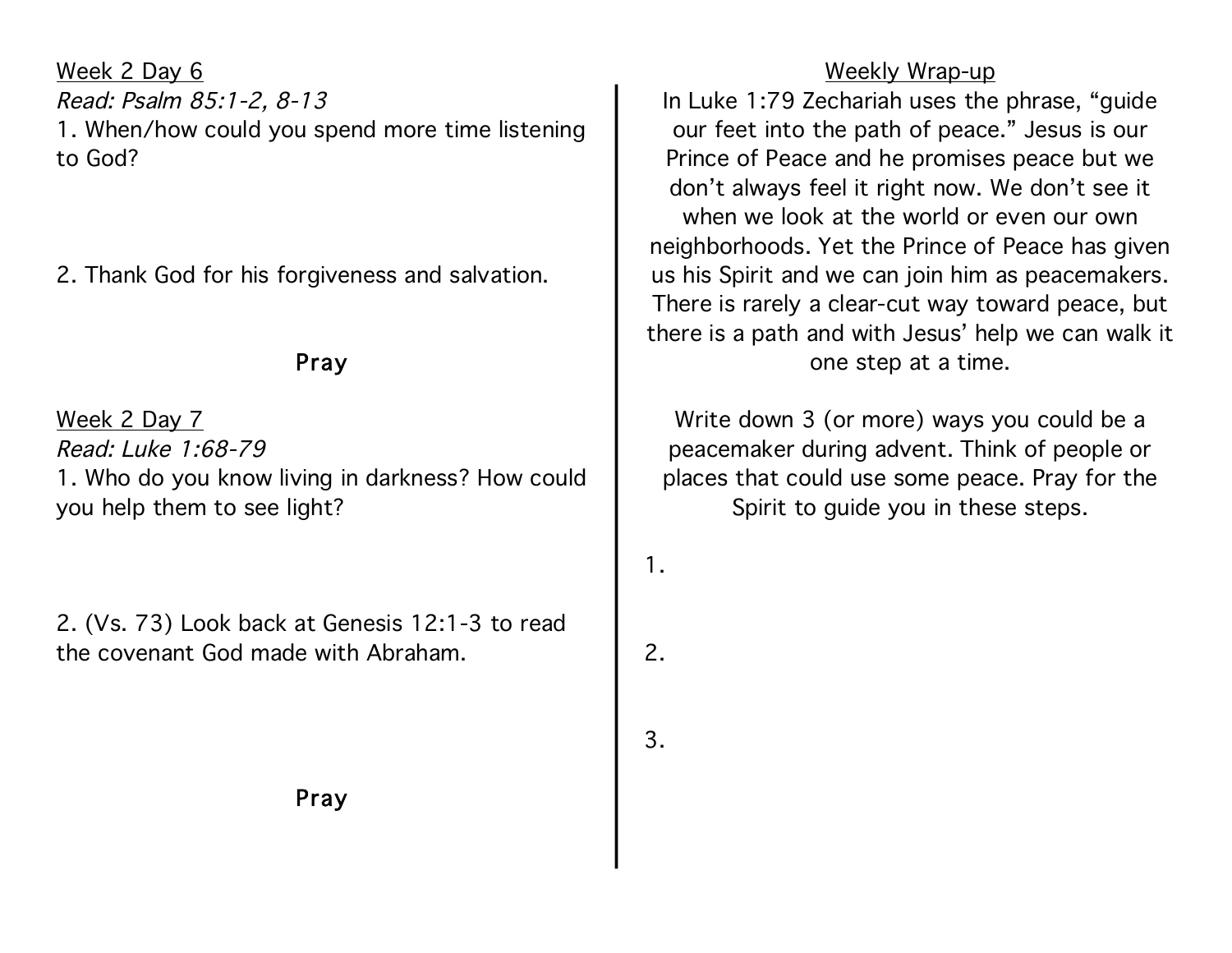### Week 3 - Joy (Sunday, 12/11 - Saturday, 12/17)

Joy. When you've been walking in darkness and have been given a hope of rescue and peace, joy will follow. Even though it may not be fully realized, we have the promise that one day a Savior will lead us. We will no longer be led through sorrow but on a journey of joy. As we live in this joy, let us fix our eyes on Jesus and also continue to see others who have not heard this message of good news that causes great joy.

Week 3 Day 1 Read: Isaiah 35:1-10 1. To what kind(s) of people does this passage give hope?

2. Can you think of anyone that exhibits the type of joy described here?

Pray

Week 3 Day 2 Read: Psalm 146:5-10 1. What kind(s) of people might get frustrated with this passage?

2. Which of these verses gives you the most joy?

#### Pray

Week 3 Day 3 Read: Luke 1:46-55

1. Take a moment to look back at the previous 2 passages and see how Mary's song echoes them.

2. What in this past year has given you the most joy?

Pray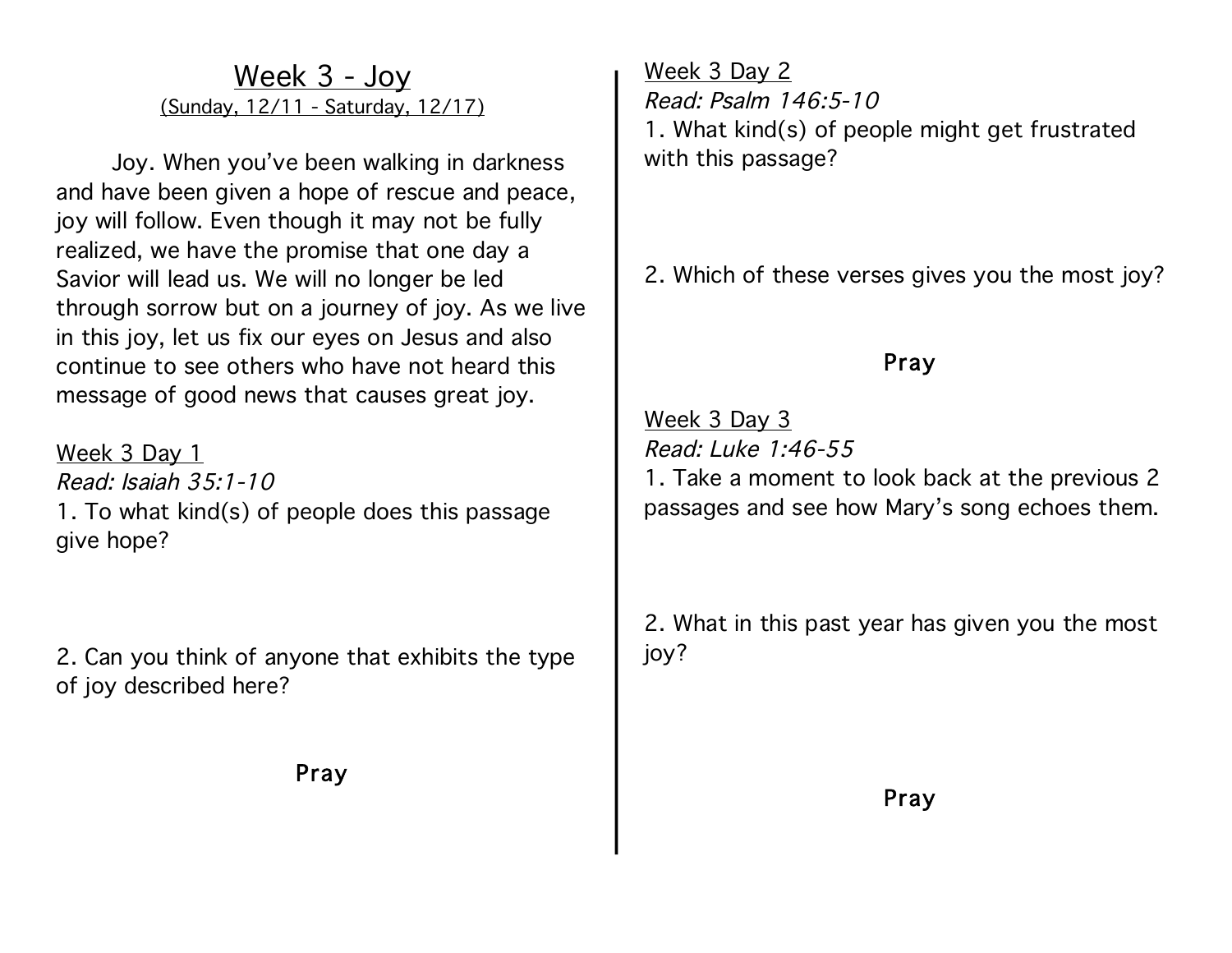Week 3 Day 4 Read: Zephaniah 3:14-20 1. (Vs. 17) Do you often think of God as a rejoicing God? Why/why not?

2. Have you experienced great joy by helping or serving someone - either in a large or small way?

#### Pray

Week 3 Day 5 Read: Isaiah 61:1-7 1. What is one situation (in your life or one you know) where you would love to see joy replace mourning?

2. (Vs. 7) Shame and disgrace are real. But they have no place next to joy. As we move toward the light of Christmas, consider sharing feelings of shame with another to find forgiveness, healing, and joy. Who could you talk to?

Week 3 Day 6 Read: Psalm 126

1. This is one of many passages this week where joy is tied to harvest. Why do you think they are intertwined?

2. When was the last time you sang with joy?

### Pray

Week 3 Day 7 Read: 1 Thessalonians 5:16-24 1. Are you lined up with God's will for you as described in verses 16-18?

2. Which of these three do you do most often? Least often? (Rejoice, Pray, Give thanks)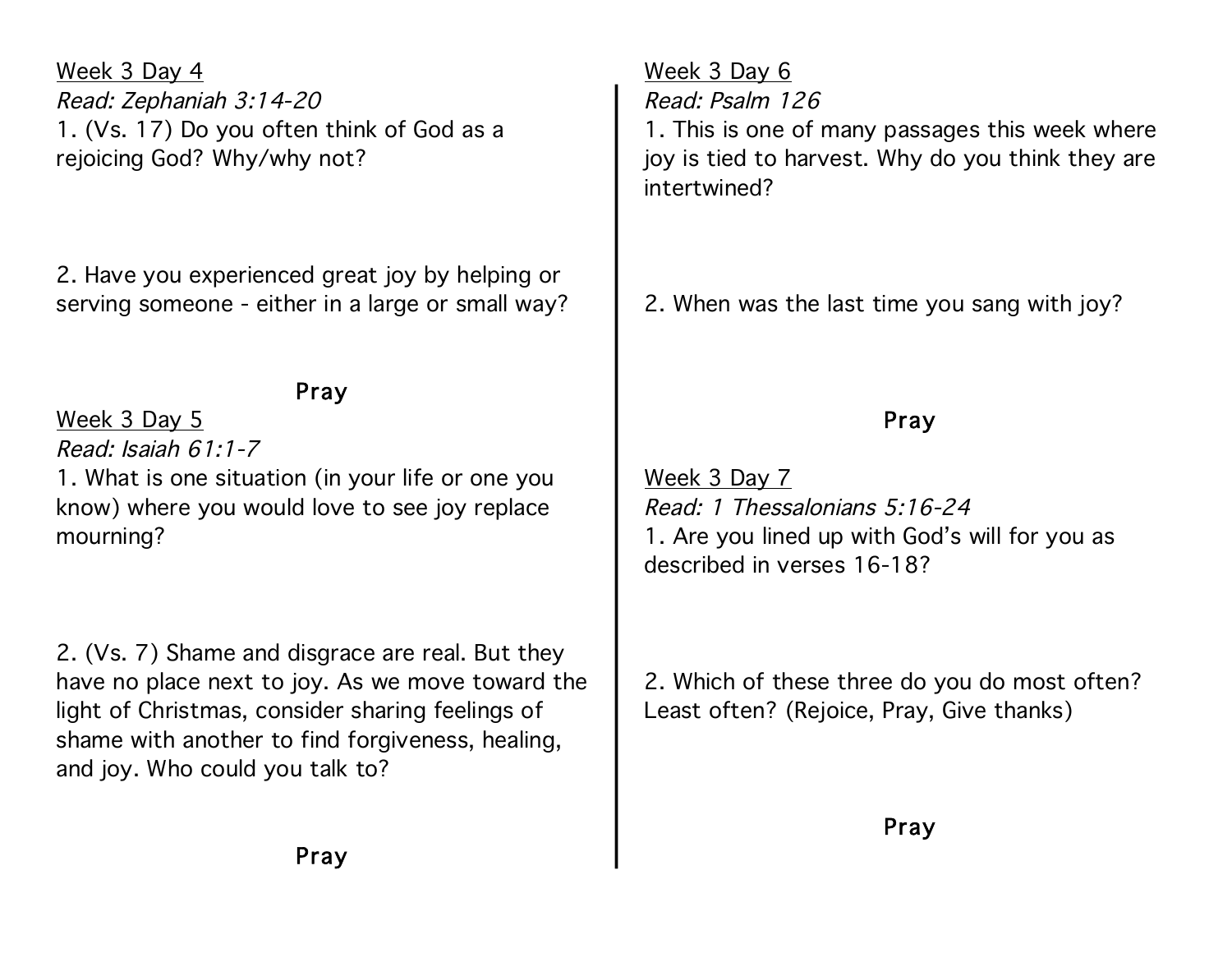#### Weekly Wrap-up

The joy described in these passages turns things around. Sadness and sorrow are erased. This doesn't always happen all at once and many in our world are awaiting that joy in their lives right now. In Luke 1, Mary is able to see God's promise and rejoice even though she is in a tough cultural situation as unmarried pregnant teenager. She holds to the promise God has revealed to her with joy. As we move through Advent, we can find joy and cling to that joy in the midst of tough circumstances. Make a list of some things that give you joy.

- •
- •
- •
- •
- •
- •
- •
- •
- •
- •
- •

#### Week 4 - Love (Sunday, 12/18 - Saturday, 12/24)

Love. This is where it's at. Christmas displays to the world a deep love that is far beyond the love we typically think of. In this world-changing event, the God of the universe comes to be with his creation. We call it incarnation which means, "to put on flesh". God reveals his heart to us in that though he creates us and does so many things for us, all of this stems from his desire to be with us. Immanuel means "God with us" and that is what we celebrate this season.

#### Week 4 Day 1

Read: Isaiah 7:10-16 1. Has anyone shown you love simply by being near you when you needed it? Who?

2. Have you shown love to anyone by being near him or her when they needed it?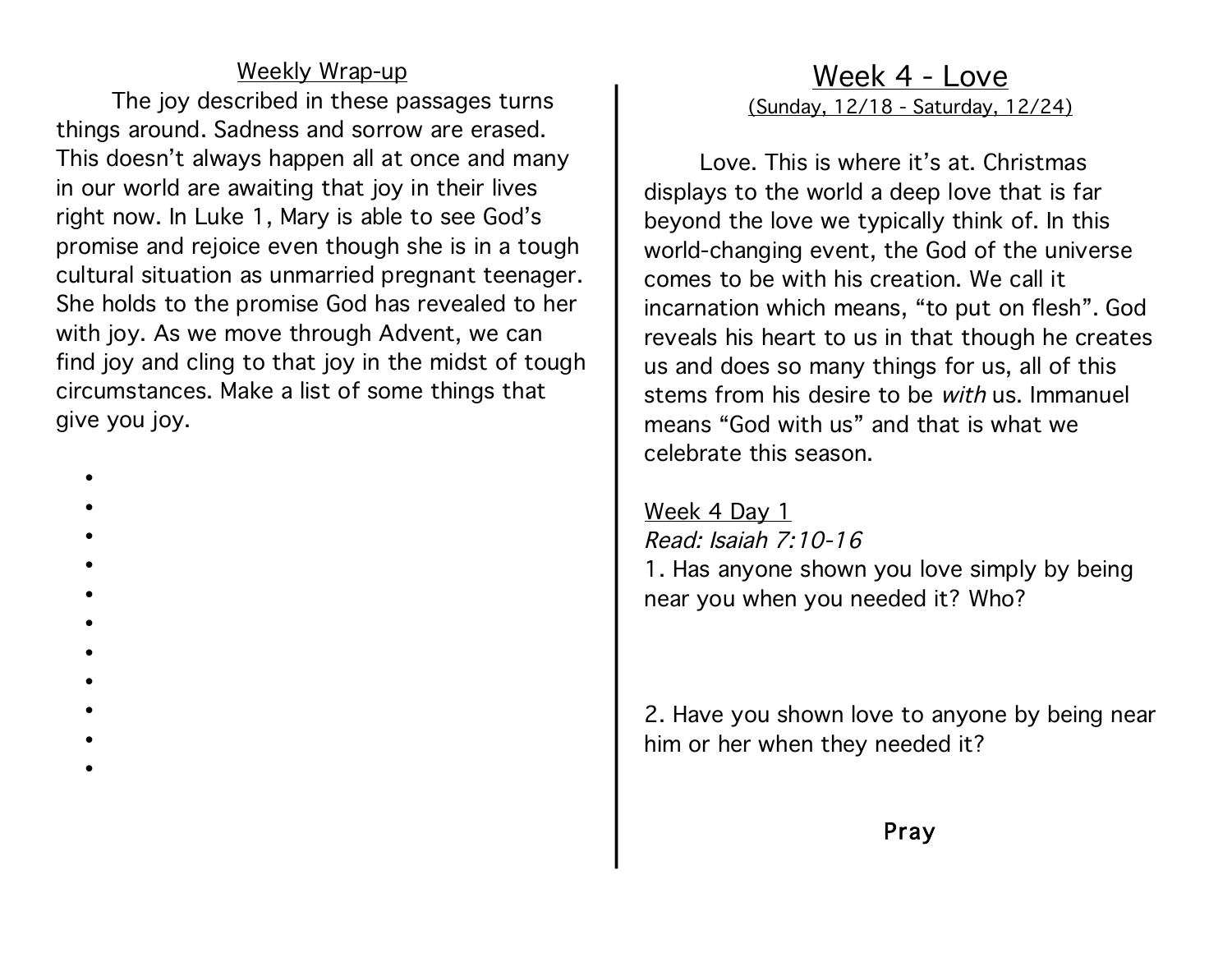Week 4 Day 2 Read: Luke 1:26-38 1. Describe some feelings Mary might have during and after this experience.

2. Have you had to trust God in circumstances where you know it might cause people to look at you different?

Pray

Week 4 Day 3 Read: Matthew 1:18-25 1. Describe some feelings Joseph might have after this experience.

2. How did Joseph show love to Mary in this passage?

Pray

Week 4 Day 4 Read: Luke 1:39-45 1. Where is God mentioned in this passage and how does it describe how he works?

2. Who do you know well enough to share joys and struggles? Do you do that often enough?

### Pray

Week 4 Day 5 Read: Luke 1:46-55 1. According to Mary, how does God treat humble people?

2. Why do you think God chose Mary?

Pray